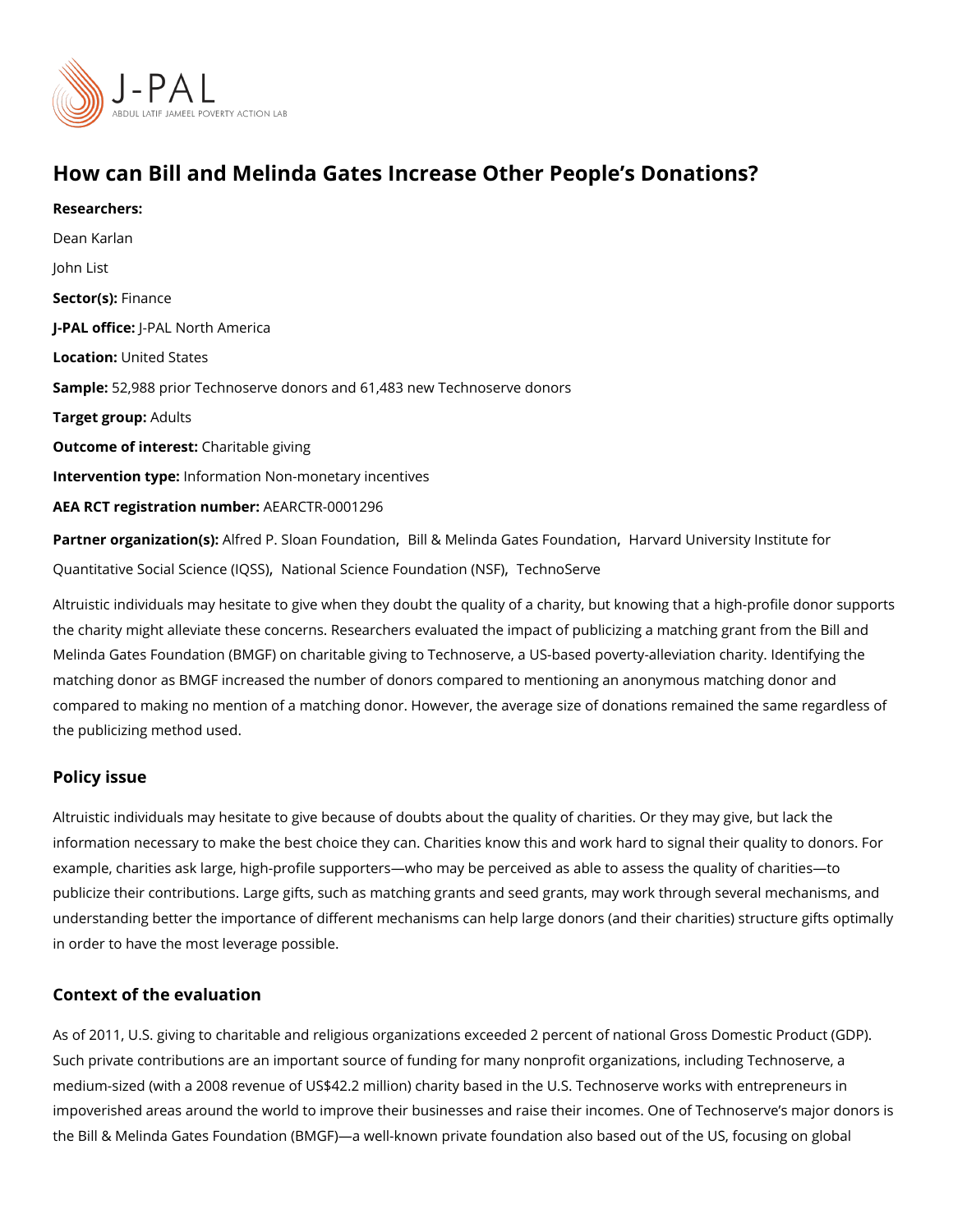health, agricultural development, financial services for the poor, and emergency response.



Reading a fundraising mailer (racorn | shutterstock.com) (racorn | shutterstock.com)

## **Details of the intervention**

Researchers conducted two direct marketing tests to assess the impact of providing a matching grant from BMGF on Technoserve's direct mail fundraising efforts.

In the primary test, 52,988 prior Technoserve donors were randomly assigned to receive solicitation letters announcing a 2:1 matching grant. The treatment named the source as BMGF, and the comparison named the source as anonymous.

The secondary test examined the impact of the match, relative to no match, as a means to verify that in this context, a matching grant would have an effect on giving.

### **Results and policy lessons**

*Impact of naming the matching donor*: In the primary test, those given a letter naming BMGF as the matching donor gave at a 0.23 percentage point higher rate than those who received a letter which identified the matching donor as anonymous. Individuals receiving letters naming BMGF were also more likely to be repeat donors. As in the first intervention, there was no effect on average gift size for those who contributed. This result was driven by the subsample of letter recipients whose name had been rented from other poverty charities (rather than disease charities), suggesting some familiarity with BMGF and their focus on